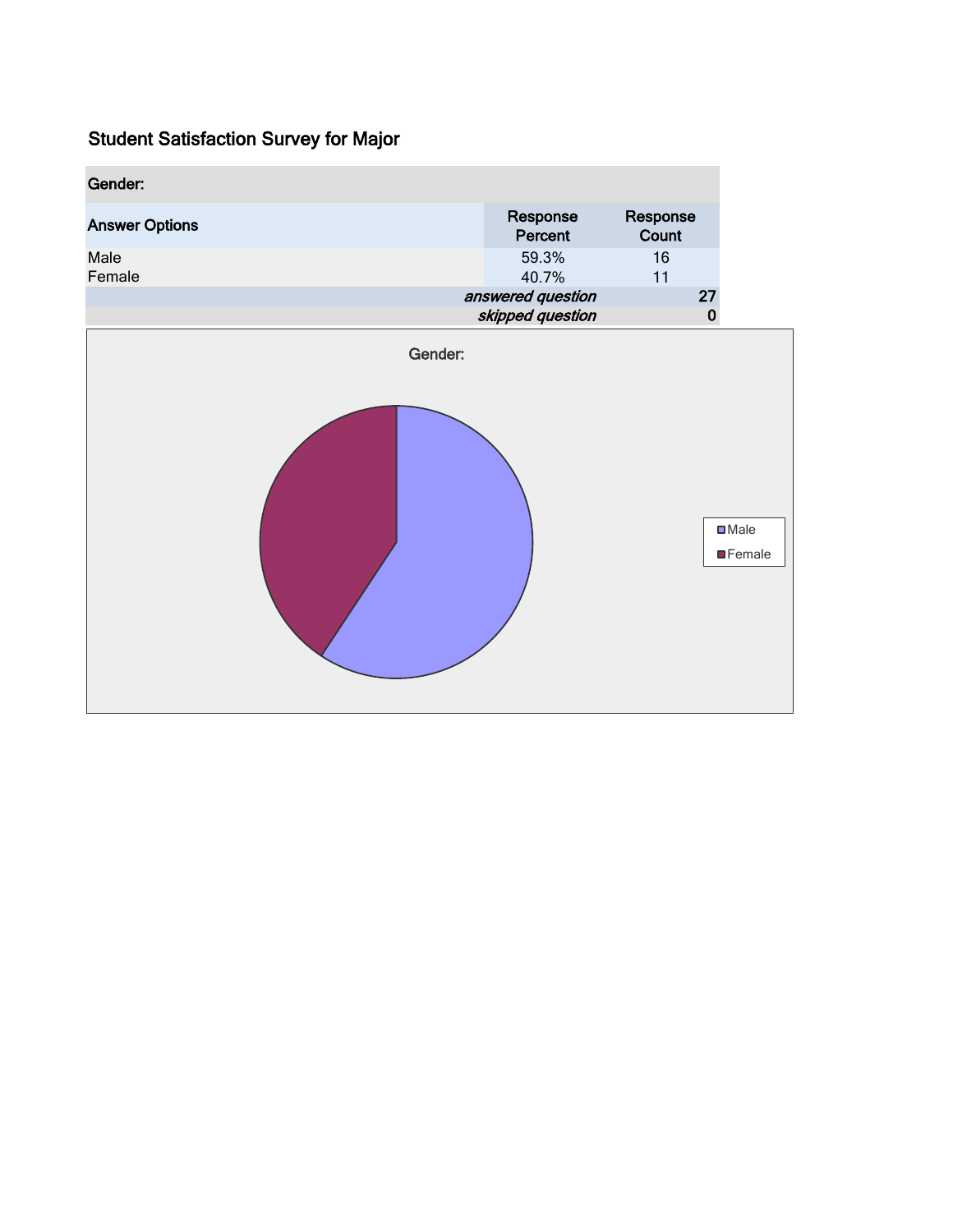| Campus:               |                     |                   |    |
|-----------------------|---------------------|-------------------|----|
| <b>Answer Options</b> | Response<br>Percent | Response<br>Count |    |
| National              | 81.5%               | 22                |    |
| Chuuk                 | 3.7%                |                   |    |
| Kosrae                | $7.4\%$             | $\overline{c}$    |    |
| Pohnpei               | 7.4%                | 2                 |    |
| Yap                   | 0.0%                | $\mathbf 0$       |    |
|                       | answered question   |                   | 27 |
|                       | skipped question    |                   | 0  |

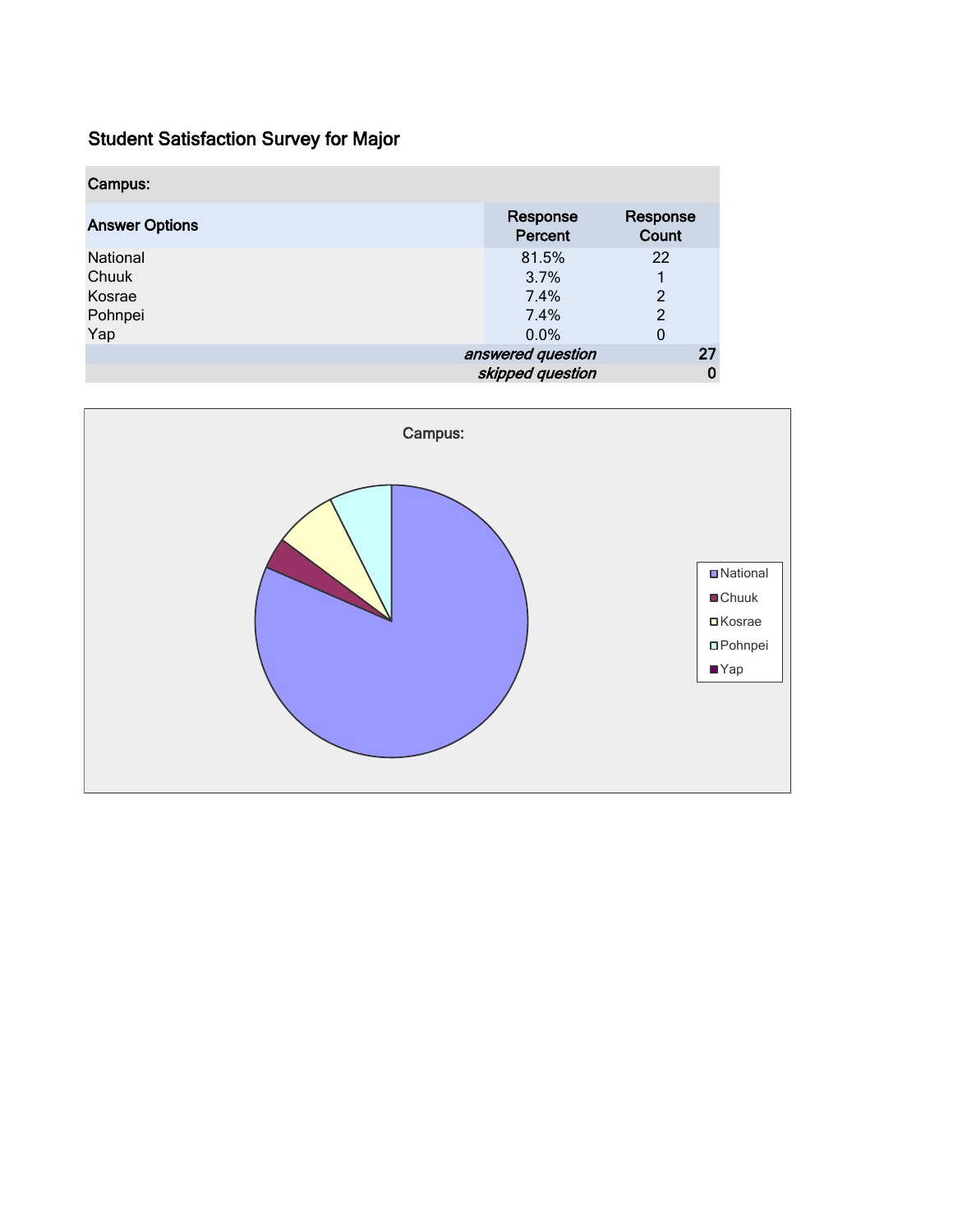| Major:                                |                                                  |                                  |                                   |                                                  |                                                        |                                                                 |                |                             |                                            |                                                   |                             |                                         |                        |                    |                           |
|---------------------------------------|--------------------------------------------------|----------------------------------|-----------------------------------|--------------------------------------------------|--------------------------------------------------------|-----------------------------------------------------------------|----------------|-----------------------------|--------------------------------------------|---------------------------------------------------|-----------------------------|-----------------------------------------|------------------------|--------------------|---------------------------|
| Associate of Science (A.S.)           |                                                  |                                  |                                   |                                                  |                                                        |                                                                 |                |                             |                                            |                                                   |                             |                                         |                        |                    |                           |
| <b>Answer Options</b>                 | Ag. & Nat. Res.<br>Management                    | Agriculture                      | <b>Business</b><br>Administration | Computer<br><b>Information</b><br><b>Systems</b> | <b>Hospitality and</b><br>Tourism<br><b>Management</b> | Marine<br>Science                                               | <b>Nursing</b> | <b>Public Health</b>        | Teacher<br><b>Education-</b><br>Elementary | Response<br>Count                                 |                             |                                         |                        |                    |                           |
| Majors:                               | $\Omega$                                         | $\Omega$                         | $\Omega$                          | 27                                               |                                                        | $\mathbf{0}$                                                    | $\Omega$       | $\Omega$                    | $\Omega$                                   | 27                                                |                             |                                         |                        |                    |                           |
| Associate of Arts (A.A.)              |                                                  |                                  |                                   |                                                  |                                                        |                                                                 |                |                             |                                            |                                                   |                             |                                         |                        |                    |                           |
| <b>Answer Options</b>                 | <b>Health Career</b><br>Opportunities<br>Program | <b>Liberal Arts</b>              | Micronesian<br><b>Studies</b>     | Teacher<br>Preparation                           | <b>Response Count</b>                                  |                                                                 |                |                             |                                            |                                                   |                             |                                         |                        |                    |                           |
| Majors:                               | $\Omega$                                         | $\mathbf{0}$                     | $\mathbf{0}$                      |                                                  |                                                        |                                                                 |                |                             |                                            |                                                   |                             |                                         |                        |                    |                           |
| Associate of Applied Science (A.A.S.) |                                                  |                                  |                                   |                                                  |                                                        |                                                                 |                |                             |                                            |                                                   |                             |                                         |                        |                    |                           |
| <b>Answer Options</b>                 | <b>Building</b><br>Technology                    | <b>Electronics</b><br>Technology | Telecommunicat<br>lons            | Response<br>Count                                |                                                        |                                                                 |                |                             |                                            |                                                   |                             |                                         |                        |                    |                           |
| Majors:                               |                                                  | $\Omega$                         | $\mathbf{0}$                      |                                                  |                                                        |                                                                 |                |                             |                                            |                                                   |                             |                                         |                        |                    |                           |
| Certificate of Achievement (C.A.)     |                                                  |                                  |                                   |                                                  |                                                        |                                                                 |                |                             |                                            |                                                   |                             |                                         |                        |                    |                           |
| <b>Answer Options</b>                 | Agriculture and<br>Food<br>Technology            | <b>Basic Public</b><br>Health    | Bookkeeping                       | <b>Building</b><br>Maintenance<br>and Repair     | Cabinet<br><b>Making/Furniture</b><br>Making           | Career<br><b>Education:</b><br><b>Motor Vehicle</b><br>Mechanic | Carpentry      | Construction<br>Electricity | Electronic<br>Engineering<br>Technology    | Health<br><b>Assistant</b><br>Training<br>Program | Nursing<br><b>Assistant</b> | Refrigerator<br>and Air<br>Conditioning | Secretarial<br>Science | Trial<br>Counselor | Response<br>Count         |
| Majors:                               | $\mathbf{0}$                                     | $\Omega$                         | $\Omega$                          | $\mathbf{0}$                                     | $\Omega$                                               | $\Omega$                                                        | $\Omega$       | $\Omega$                    | $\Omega$                                   | $\Omega$                                          | $\Omega$                    | $\Omega$                                | $\Omega$               | $\Omega$           | $\Omega$                  |
| Third-Year Certificate (T.Y.C)        |                                                  |                                  |                                   |                                                  |                                                        |                                                                 |                |                             |                                            |                                                   |                             |                                         |                        |                    |                           |
| <b>Answer Options</b>                 | Accounting                                       | General<br><b>Business</b>       | <b>Public Health</b>              | <b>Teacher</b><br>Preparation -<br>Elementary    | <b>Response Count</b>                                  |                                                                 |                |                             |                                            |                                                   |                             |                                         |                        |                    |                           |
| Majors:                               | $\mathbf{0}$                                     | $\Omega$                         | $\Omega$                          | $\Omega$                                         | $\mathbf{0}$                                           |                                                                 |                |                             |                                            |                                                   |                             |                                         |                        |                    |                           |
| Bachelor of Arts (B.A.)               |                                                  |                                  |                                   |                                                  |                                                        |                                                                 |                |                             |                                            |                                                   |                             |                                         |                        |                    |                           |
| <b>Answer Options</b>                 | Elementary<br>Education                          | Response<br>Count                |                                   |                                                  |                                                        |                                                                 |                |                             |                                            |                                                   |                             |                                         |                        |                    |                           |
| Majors:                               | $\Omega$                                         | $\Omega$                         |                                   |                                                  |                                                        |                                                                 |                |                             |                                            |                                                   |                             |                                         |                        |                    |                           |
|                                       |                                                  |                                  |                                   |                                                  |                                                        |                                                                 |                |                             |                                            |                                                   |                             |                                         |                        |                    | Question<br><b>Totals</b> |

| answered question |
|-------------------|
| skipped question  |

27

0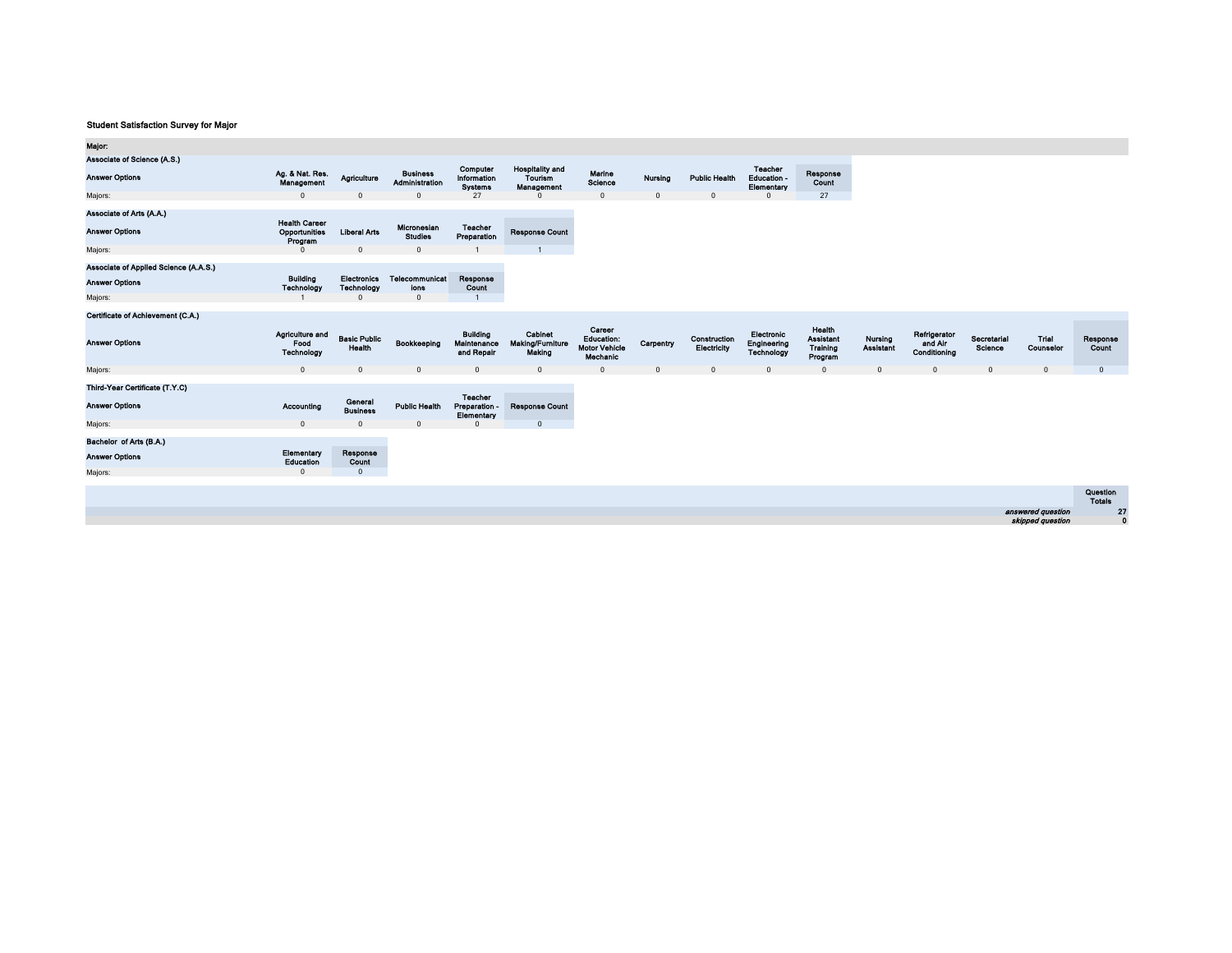| <b>State of Origin:</b>           |                                       |                                                                                |                                   |  |  |  |  |  |
|-----------------------------------|---------------------------------------|--------------------------------------------------------------------------------|-----------------------------------|--|--|--|--|--|
| <b>Answer Options</b>             | Response<br>Percent                   | Response<br>Count                                                              |                                   |  |  |  |  |  |
| Chuuk<br>Kosrae<br>Pohnpei<br>Yap | 11.1%<br>11.1%<br>63.0%<br>14.8%      | $\ensuremath{\mathsf{3}}$<br>3<br>17<br>$\overline{\mathbf{4}}$<br>$\mathbf 0$ |                                   |  |  |  |  |  |
| Other (please specify)            | answered question<br>skipped question | 27<br>$\pmb{0}$                                                                |                                   |  |  |  |  |  |
| <b>State of Origin:</b>           |                                       |                                                                                |                                   |  |  |  |  |  |
| <b>□</b> Chuuk<br>■Kosrae         |                                       |                                                                                |                                   |  |  |  |  |  |
|                                   |                                       |                                                                                | <b>O</b> Pohnpei<br>$\square$ Yap |  |  |  |  |  |
|                                   |                                       |                                                                                |                                   |  |  |  |  |  |